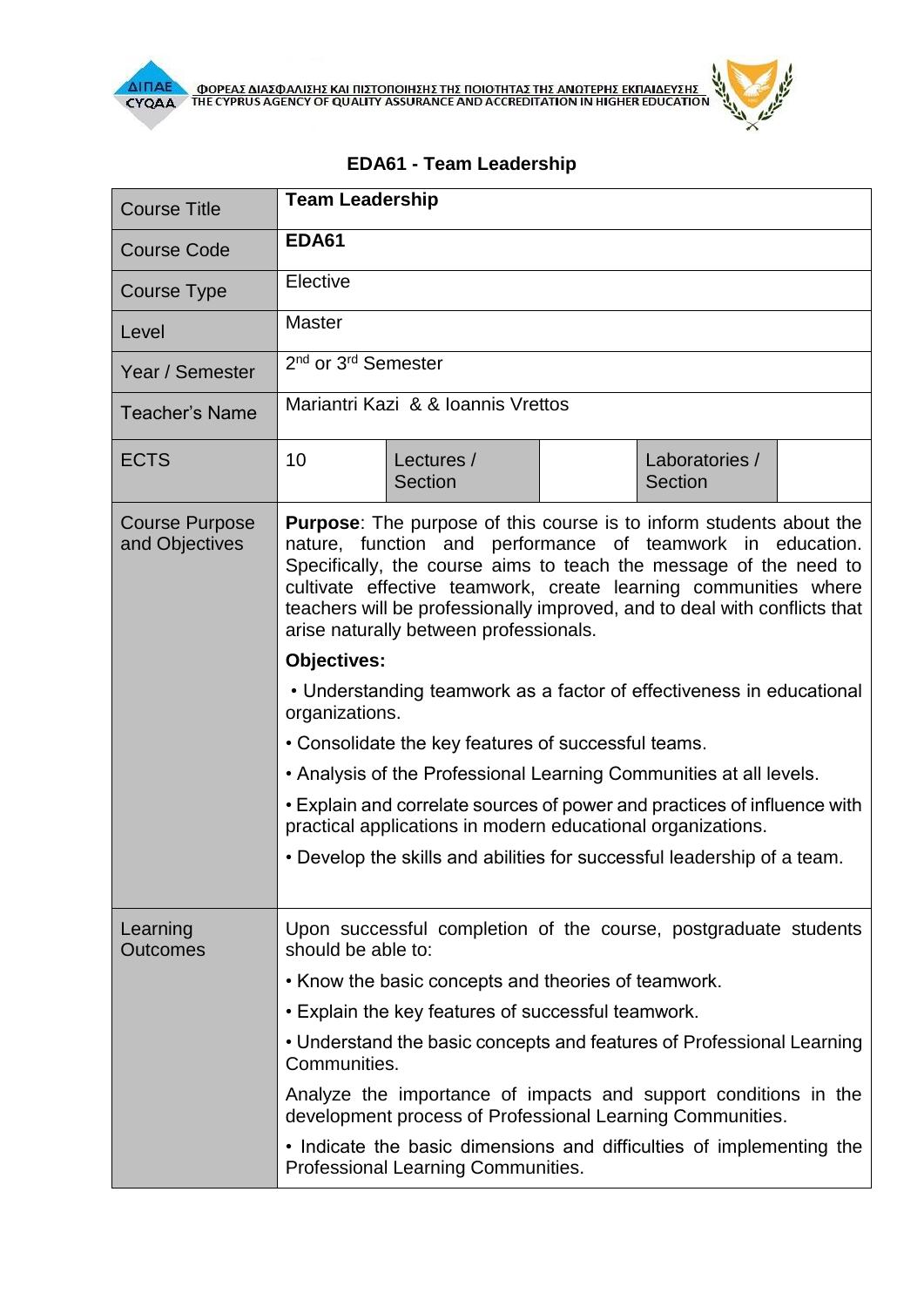



|                         | • Report the importance and key types of power in successful<br>leadership.                                                                                                                                                                                                      |  |  |  |  |
|-------------------------|----------------------------------------------------------------------------------------------------------------------------------------------------------------------------------------------------------------------------------------------------------------------------------|--|--|--|--|
|                         | • Report the importance and key tactics of influencing successful<br>leadership. • Explain practical ways to lead a team.                                                                                                                                                        |  |  |  |  |
| Prerequisites           | Required                                                                                                                                                                                                                                                                         |  |  |  |  |
| <b>Course Content</b>   | Section 1: Introduction to the theoretical background of teamwork in<br>organizations                                                                                                                                                                                            |  |  |  |  |
|                         | Section 2: Characteristics of Successful Teamwork (Part A)                                                                                                                                                                                                                       |  |  |  |  |
|                         | Section 3: Characteristics of Successful Teamwork (Part B)                                                                                                                                                                                                                       |  |  |  |  |
|                         | Section 4: Professional Learning Communities in Education -<br>Introduction                                                                                                                                                                                                      |  |  |  |  |
|                         | Section 5: Professional Learning Communities in Education - Effects<br>and Support Conditions                                                                                                                                                                                    |  |  |  |  |
|                         | Section 6: Professional Learning Communities in Education -<br>Dimensions and Difficulties (Part A)                                                                                                                                                                              |  |  |  |  |
|                         | Section 7: Professional Learning Communities in Education-<br>Dimensions and Difficulties (Part B)                                                                                                                                                                               |  |  |  |  |
|                         | Section 8: Professional Learning Communities in Education<br>Dimensions and Difficulties (Part C)                                                                                                                                                                                |  |  |  |  |
|                         | Section 9: Power and Influence (Part A)                                                                                                                                                                                                                                          |  |  |  |  |
|                         | Section 10: Power and Influence (Part B)                                                                                                                                                                                                                                         |  |  |  |  |
|                         | Section 11: Leadership Components of a Team (Part A)                                                                                                                                                                                                                             |  |  |  |  |
|                         | Section 12: Leadership Components of a Team (Part B)                                                                                                                                                                                                                             |  |  |  |  |
|                         | Section 13: Course Completion - repeating key points, recapitulation<br>and querying                                                                                                                                                                                             |  |  |  |  |
| Teaching<br>Methodology | Lectures<br>Presentations with notes: Presentations in PowerPoint format<br>with explanatory notes to better present the content and improve<br>student comprehension.<br>Presentation with narration<br>Teacher notes<br><b>Case Studies</b><br>Assignments during the semester |  |  |  |  |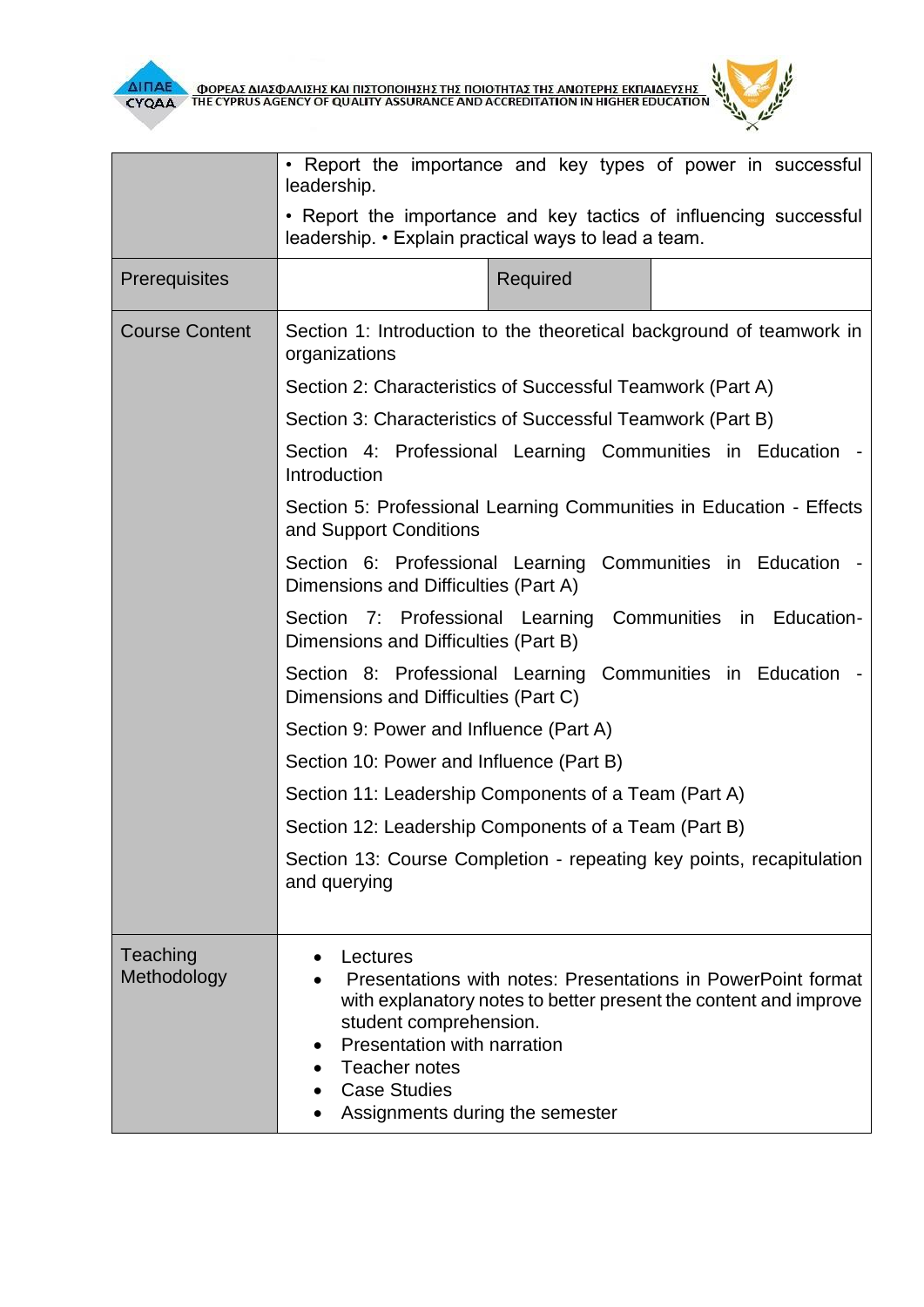[1\\_1.pdf](http://www.educircle.kioulanis.gr/images/teuxos/2013/1/teuxos1_1.pdf)



- Salas, E., Shuffler, M., Thayer, A., Bedwell, W., & Lazzara, E. (2014). Understanding and Improving Teamwork in organizations, *Human Resource Management,* pp.1-24.
- Barnett, K., & McCormick, J. (2012). Leadership and Team Dynamics in Senior Executive Leadership Teams. *Educational Management Administration & Leadership, 40*(6), 653-671. doi: 10.1177/1741143212456909
- Cosner, S. (2011). Teacher Learning, Instructional Considerations and Principal Communication: Lessons from a Longitudinal Study of Collaborative Data Use by Teachers. *Educational Management Administration & Leadership, 39*(5), 568-589. doi: 10.1177/1741143211408453.
- Donnellon, A. (2007). *Οδήγησε την ομάδα σου στην επιτυχία*. Αθήνα: Κριτική, σ.45-68.
- DuFour, R., DuFour, R., Eaker, R., & Many, T. (2010). *Learning by doing: A handbook for professional communities at work*. Bloomington: Solution Tree.
- DuFour, R., Eaker, R., & DuFour, R. (2008). *Revisiting professional learning communities at work: New insights for improving schools*. Bloomington: Solution Tree.
- Easton, L. B. (2011). *Professional learning communities by design: Putting the Learning Back Into PLCs*. Thousand Oaks, CA: Corwin Press.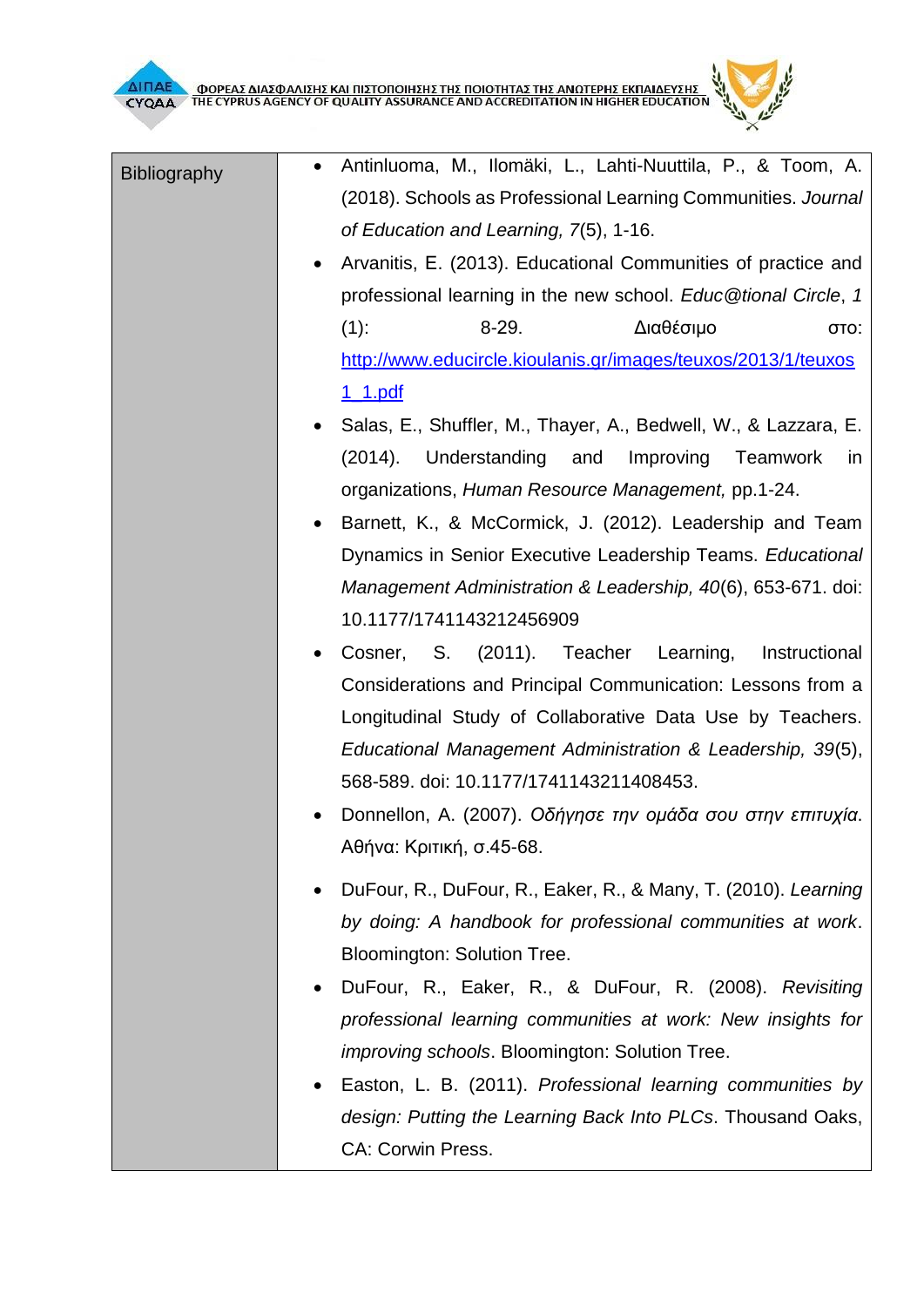

- Feger, S., & Arruda, E. (2008). Professional learning communities:Key themes from the literature. Brown University: The Education Alliance.
- Giles, S. (2016). The most important leadership competencies, According to leaders round the word. *Harvard Business Review.*
- Hord, S. (1997). Professional learning communities: Communities of continuous inquiry and improvement: Southwest Educational Development Laboratory.
- Informative about Professional Learning Communities https://blogs.sch.gr/xpabo/files/2014/09/PLC.pdf
- Jennings, M. (2007). *Leading effective meetings, teams and work groups in districts and schools*. Alexandria, VA: ASCD.
- Kotter, J. (1996 ). *Leading Change*. Cambridge, MA: Harvard Business School Press.
- Kotter, P. J. (2010). Power and Influence. New York: The Free Press.
- Kruse, S., Louis, K. S., & Bryk, A. S. (1994). *Building professional community in schools.* Madison, WI: Center on Organization and Restructuring of Schools.
- Kudd, L., Anderson, L., & Newton, W. (Eds.). (2008). *Leading people and teams in education*. London: The Open University.
- Leithwood, K., & Mascall, B. (2008). Collective Leadership Effects on Student Achievement. *Educational Administration Quarterly, 44*(4), 529-561. doi: 10.1177/0013161x08321221.
- Leadership Central. Com Where leaders expand and share their knowledge (2020). Leadership and Power. <https://www.leadership-central.com/leadership-and-power.html>
- Leadership Central. Com Where leaders expand and share their knowledge (2020). To Be a Leader - Thinking about what it takes.<https://www.leadership-central.com/be-a-leader.html>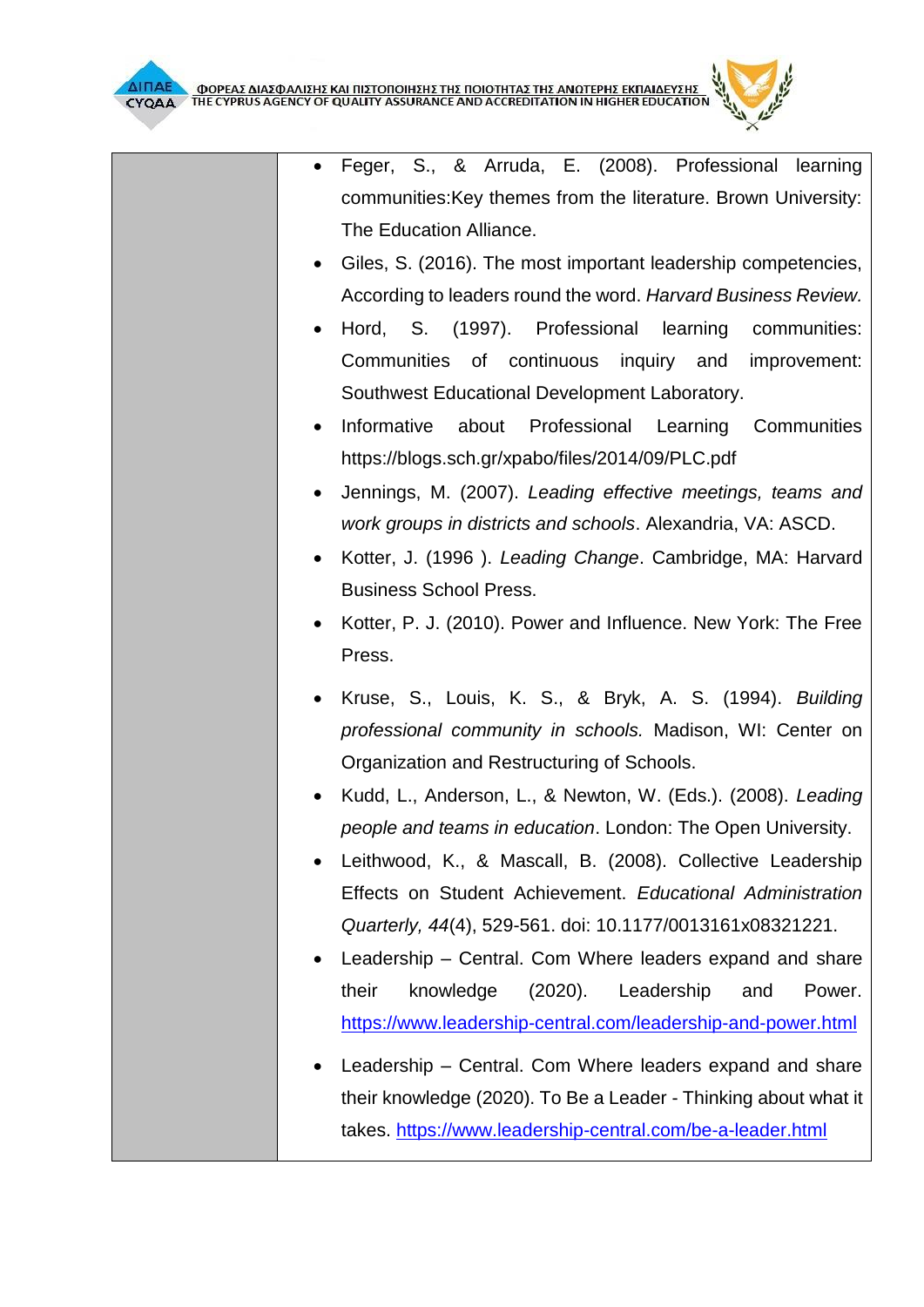- Lencioni, P. (2002). *The Five Dysfunctions of a Team.* USA: Jossey-Bass.
- Μπουραντάς, Δ. (2005). *Ηγεσία: Ο δρόμος της διαρκούς επιτυχίας.* Αθήνα: Κριτική. σσ. 50-71,306-324.
- Μπουραντάς, Δ. (2002). *Μάνατζμεντ*. Εκδόσεις Γ. Αθήνα: Μπένου.
- Muijs, D., & Harris, A. (2007). Teacher Leadership in (In)action: Three Case Studies of Contrasting Schools. *Educational Management Administration & Leadership, 35*(1), 111-134. doi: 10.1177/1741143207071387.
- Orphanos, S. (2014). *Professional Learning Communities: How they affect teacher learning and teaching practices.* The power of education research for innovation in practice and policy, AERA Conference, 3-7 April 2014, Philadelphia, Pensylvania.
- Peters, K., & Haslam, A. (2018). Research: To Be a Good Leader, Start By Being a Good Follower. *Harvard Business Review.*
- Printy, S. M. (2008). Leadership for Teacher Learning: A Community of Practice Perspective. *Educational Administration Quarterly, 44*(2), 187-226. doi: 10.1177/0013161x07312958.
- Qiao, X., Yu, S., & Zhang, L. (2018). A review of research on professional learning communities in mainland China (2006– 2015): Key findings and emerging themes. *Educational Management Administration & Leadership, 46*(5), 713–728.
- Roberts, S., & Pruitt, E. (Eds.). (2008). *Schools as professional learning communities: Collaborative activities and strategies for professional development* (2nd ed.). Thousand Oaks, CA: Corwin Press.
- Saunders, W. M., Goldenberg, C. N., & Gallimore, R. (2009). Increasing Achievement by Focusing Grade-Level Teams on Improving Classroom Learning: A Prospective, Quasi-Experimental Study of Title I Schools. *American Educational*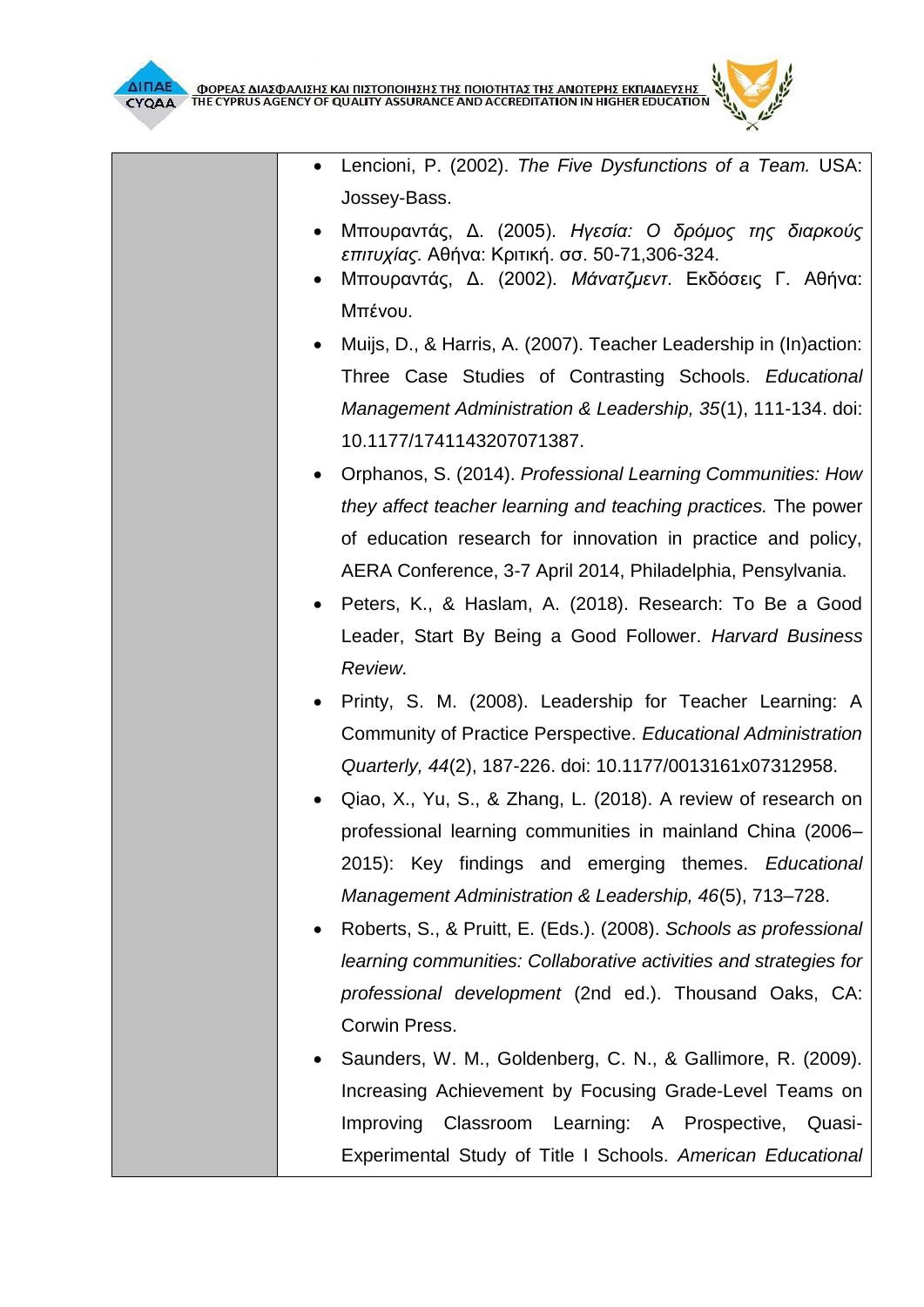

*Research Journal, 46*(4), 1006-1033. doi: 10.3102/0002831209333185

- Scribner, J. P., Sawyer, R. K., Watson, S. T., & Myers, V. L. (2007). Teacher Teams and Distributed Leadership: A Study of Group Discourse and Collaboration. *Educational Administration Quarterly, 43*(1), 67-100. doi: 10.1177/0013161x06293631
- Somech, A. (2005). Directive Versus Participative Leadership: Two Complementary Approaches to Managing School Effectiveness. *Educational Administration Quarterly, 41*(5), 777- 800. doi: 10.1177/0013161x05279448
- Somech, A. (2008). Managing Conflict in School Teams: The Impact of Task and Goal Interdependence on Conflict Management and Team Effectiveness. *Educational Administration Quarterly, 44*(3), 359-390. doi: 10.1177/0013161x08318957.
- Sparks, D. (2013). Strong Teams, Strong Schools: Teacher-to-Teacher Collaboration Creates Synergy that Benefits Students. *Journal of Staff Development*, *34*(2), 28-30.
- Stoll, L., Bolam, R., McMahon, A., Wallace, M., & Thomas, S. (2010). Professional learning communities: A review of the literature. *Journal of Educational Change, 7*, 221-258.
- Talbert, J. (2010). Professional learning communities at the crossroads: How systems hinder or engender Change. In M. Fullan, A. Hargreaves & A. Lieberman (Eds.), *Second International Handbook of Educational Change. Dordrecht, The Netherlands: Springer press.* Dordrecht: Springer.
- Tedeschi, T. W., & Bonoma, T. V. (201&). The Social Influence Processes: An introduction. *Taylor and Francis.*
- Tedeschi, W. T., Bonoma, T. V., Schlenker, R. B. (2017). Influence, Decision, and Compliance. *Taylor and Francis.*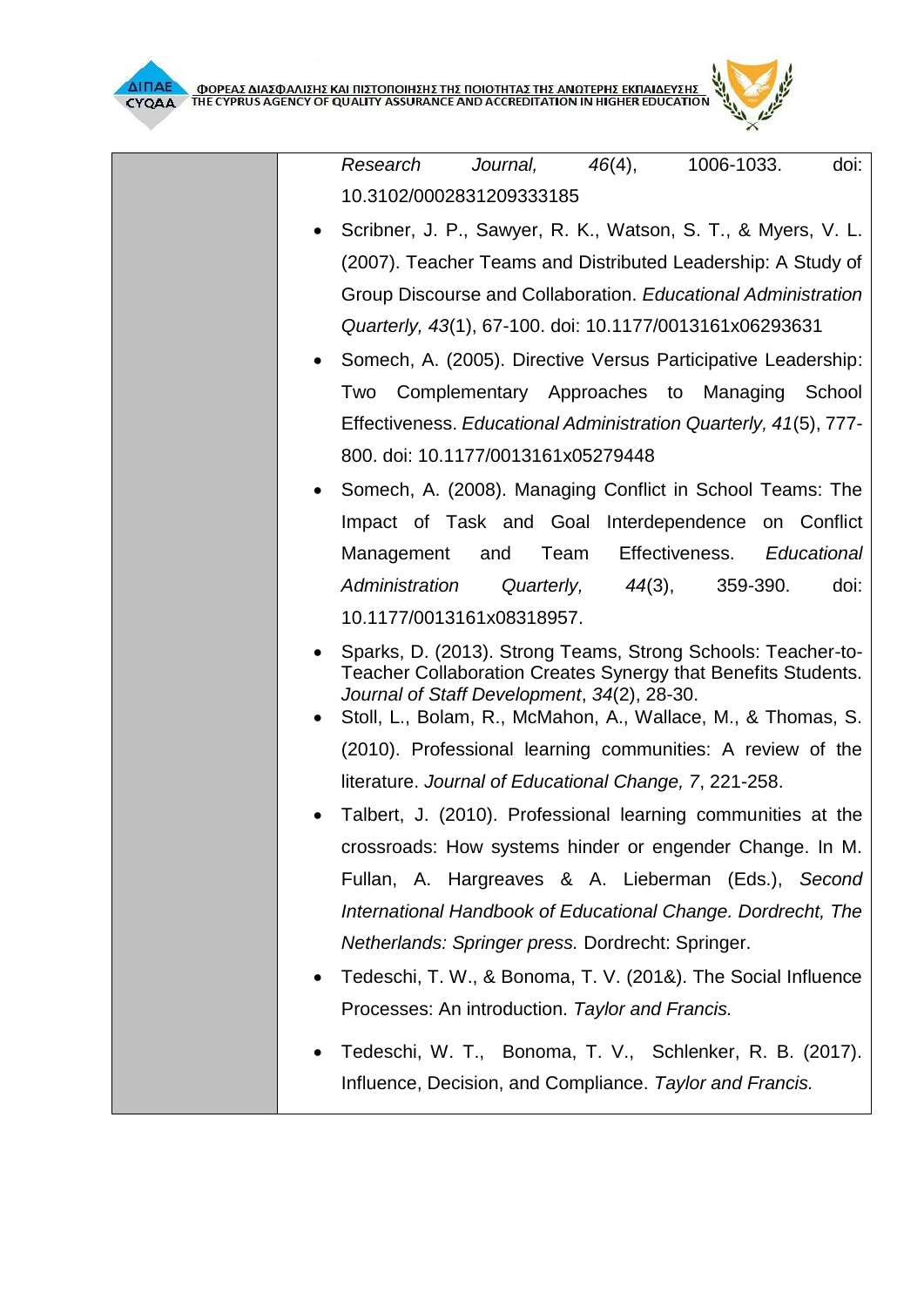

- Vescio, V., Ross, D., & Adams, A. (2008). A review of research on the impact of professional learning communities on teaching practice and student learning. *Teaching and Teacher Education, 24*(1), 80-91. doi: 10.1016/j.tate.2007.01.004.
- Vescio, V., Ross, D., & Adams, A. (2006). *A review of research on professional learning communities: What do we know?* Paper presented at the NSRF Research Forum 2006.
- Voelkel, H.R., Chrispeels, J. H. (2017). Within-School Differences in Professional Learning Community Effectiveness: Implications for Leadership. *Journal of School Leadership, 27,*  424-451.
- Webb, R., Vulliamy, G., Sarja, A., Hämäläinen, S., & Poikonen, P. L. (2009). Professional learning communities and teacher well-being? A comparative analysis of primary schools in England and Finland. *Oxford Review of Education, 35*(3), 405- 422. doi: 10.1080/03054980902935008
- Wood, D. (2007). Professional learning communities: Teachers, knowledge and knowing. *Theory into Practice, 46*(4), 281-290.
- Yukl, G. (2009). *Η Ηγεσία στους Οργανισμούς, Leadership in Organizations.* Αθήνα: Κλειδάριθμος.

Interactive video

<https://www.youtube.com/watch?v=NsndhCQ5hRY>

## **ournals (indicative list)**

The course's bibliography is regularly updated with recent papers from journals such as:

- Journal of Staff Development
- Teacher & Teaching Education
- International Journal of Educational Management
- Journal of Educational Administration
- Leading & Managing
- Educational Management, Administration and Leadership
- Educational Administration Quarterly
- International Studies in Educational Administration